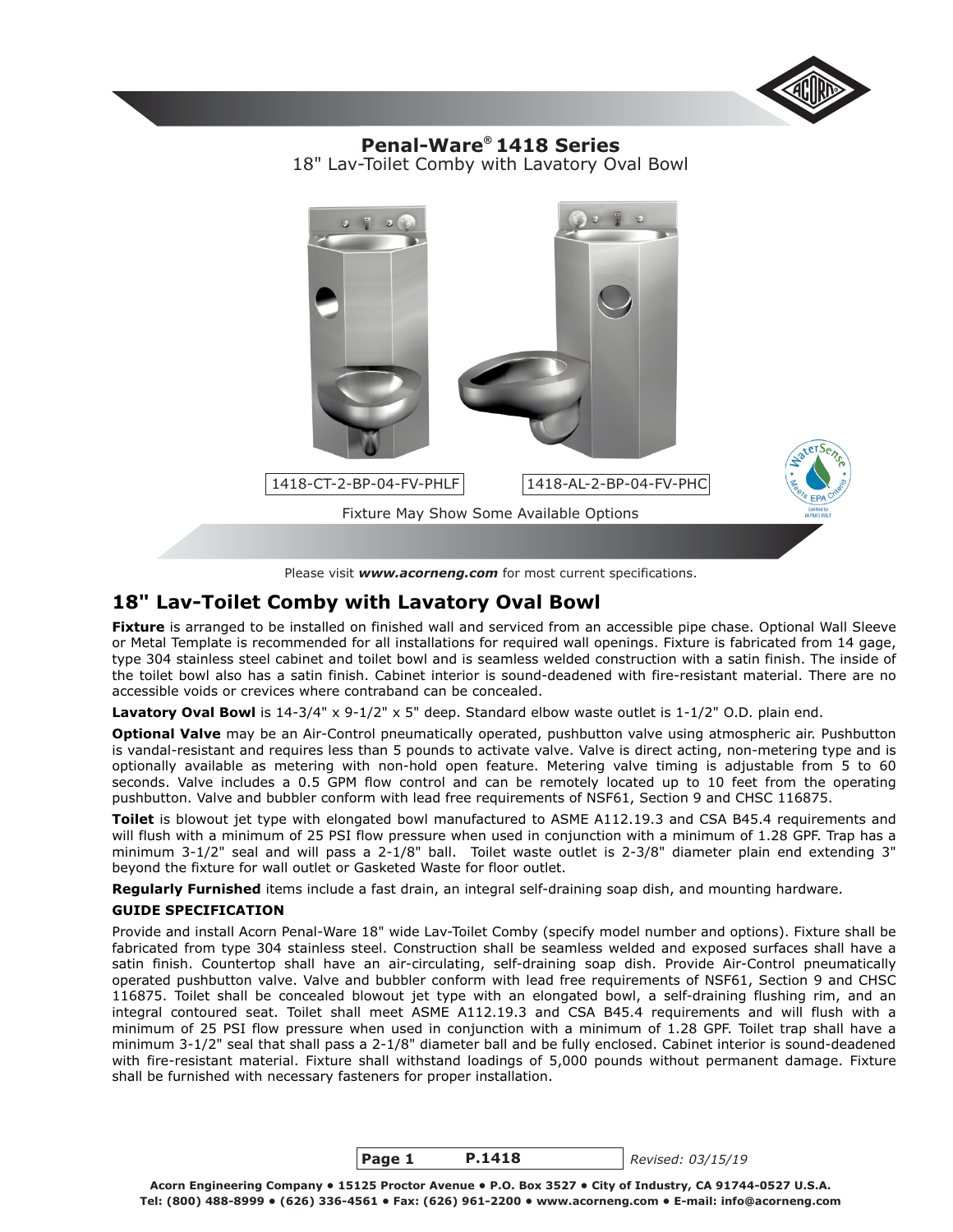

# NOTES:

- 1. -04 Hot & Cold Air-Control Valve Shown
- 2. Lavy Valve Pushbuttons
- 3. Lavy -BP Penal Bubbler Shown
- 4. Optional -FV Flush Valve Shown
- 5. Lavy Waste Outlet
- 6. Toilet Waste Outlet
- 7. Wall Mounting Hardware



1418-AL-2-BP-04 SHOWN (-AR OPPOSITE) 1418-CT-1-BP-04



*Revised: 03/15/19*